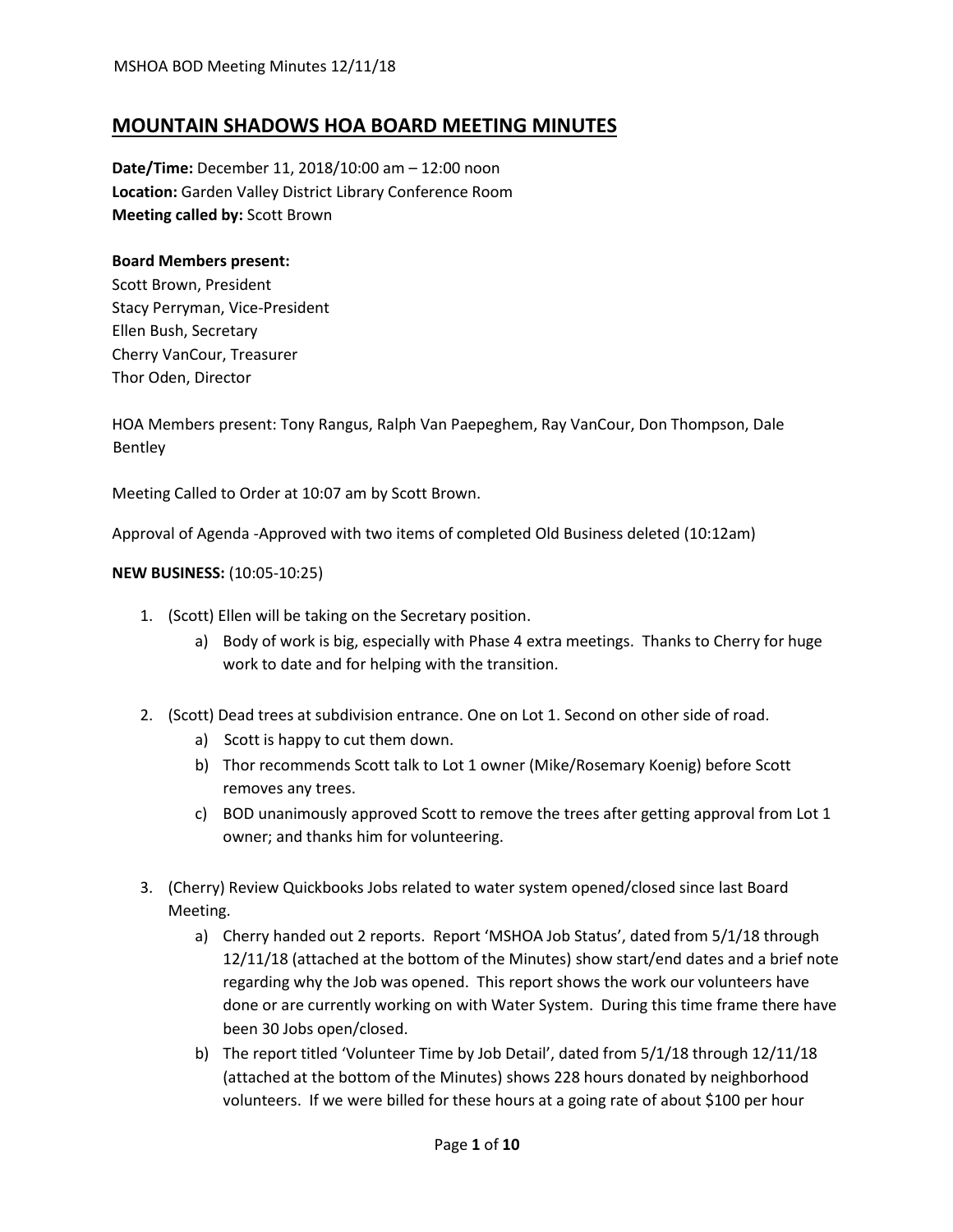(even without travel time) it would represent 56% of our annual income just to cover what volunteers are doing. Ellen recommended a statement about the value of the volunteer work when this document is eventually posted within these minutes so homeowners can see the potential cost relief our volunteers contribute.

- c) Scott mentioned how the tracking of volunteer time highlights how low our current dues are at this time – the point being if we didn't have these volunteers doing all this work, we would need to increase our dues to cover our expenses.
- d) Ellen related the value of the volunteer tracking document to enabling the tracking of the kind of work being done in relationship to our proposed preventative maintenance schedule.
- e) Scott asked about estimated close times for Jobs still open. Cherry noted 8 Jobs are still open; she has contacted the leads and has updated the jobs with status. Cherry spoke to the tracking of 2 on-going Jobs. The volunteers utilize these 2 jobs to purchase small items, spare parts, etc. as needed.
- 4. (Thor) Request to post Water System Monthly Production Summary on website.
	- a) Cherry shared her concern that this data may not be appropriate to post on the website and further these numbers aren't accurate. Stacy said she doesn't believe this is something that should be posted for the public.
	- b) Thor mentioned the numbers reading from the meter boxes is pretty accurate but the meter readings so far have been so inconsistent from the two wells causing false numbers.
	- c) Cherry suggests we move this back to the Water Advisory Committee to confirm its accuracy and for clarification regarding why it should be on the website. Scott, Stacy and Thor agreed.
	- d) Tony Rangus said this BOD directed this report to happen; Thor said we need the information but right now we have issue with the meter and flow reading. BOD agreed we have to get the meters working properly before we report out.
	- e) Cherry mentioned the request was to put the document on the website Tony said we could put it on the website with the caveat that the information is not accurate. Stacy and Thor said it should not be on the website if it is incorrect.
	- f) Scott said task the Water Advisory Committee with deciding if it's something that should be on the website and figure out what needs to be fixed to make it correct. Cherry will take this item back to the Water System Advisory Committee for further conversation.
- 5. (Cherry) Allocation of Dues for 2019 and going forward.
	- a) Cherry said there are 3 categories the HOA receives dues for and the amount spent for each category are reported on, in the Financial Reports: Operations, Water System and Road Maintenance. She would like to start allocating the funds from HOA dues to these 3 categories, starting with the 2019 dues.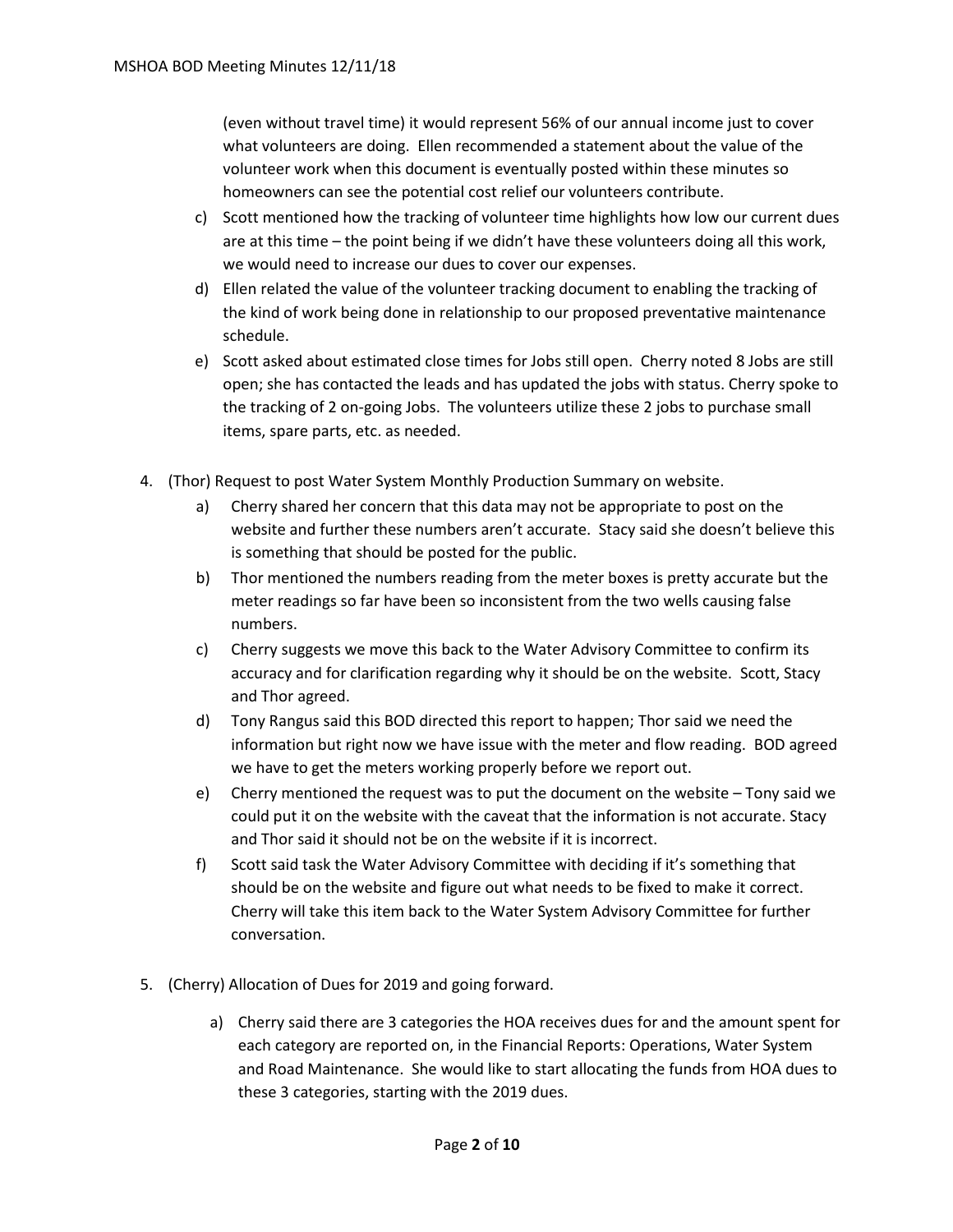- b) Cherry used the past 9 years annual financial reports to come up with percentages of the expenses with each category. On average, Operations spends 7%; Water System spends 43% and Road Maintenance spends 38%. We currently report on what was spent within each category, but allocating will also identify the funds received for each category.
- c) Cherry suggests going forward we allocate: 62.5% (\$300) for the water; 7.291% (\$35) for operations; road maintenance 30.208% (\$145). Cherry asked the BOD to approve starting this allocation of funds with the 2019 Annual Dues billing coming out in December. The Board voted and unanimously agreed to adopt this process going forward.
- d) Cherry stated at some point she wants to analyze the existing funds currently in the bank account for allocation, yet this will take time.
- e) Ray asked if the new billing would show homeowners the separation on their invoice so they will know where the money is going. Cherry answered yes. Invoices will go out soon (Dec 16<sup>th</sup>); due on Jan 15<sup>th</sup>. Invoices will be emailed (not mailed.)

## OLD BUSINESS: (10:25-12:00)

- 6. (Cherry) Financial Report
	- a) Financial Report document shows total income and expenses; Cherry noted the next six months will have more activity as Dues come in. Cherry will add allocations to divide out the income, based on our new allocation tracking system.
	- b) There is a new account category for Phase 4 expenses. The funds to pay for Phase 4 expenses will come from existing funds (not funds that will be allocated stating with the 2019 Dues). Since there are existing non-allocated funds and the Phase 4 category is temporary, Cherry thought it best not to allocate a percentage of our dues to this category.
	- c) Budget Overview shows income and expenses for this Budget year, 7/1/18 to date.
	- d) Balance Sheets shows how much money we have in each account.
	- e) Cherry would like to document in the Minutes that the Financial Reports will not be posted on the website, but members are welcome to request these directly from Cherry via email or via the 'Contact Us' tab on the website: http://mtnshadowshoa.org/
	- f) Tony Rangus asked how much are the hourly rates for legal fees; Cherry answered Our Attorney Steve Millemann is \$275 per hour and the Assistant is \$40 per hour.
- 7. (Stacy) Architectural Committee Report
	- a) Approved Garage for Bentley, Lot 15 back in February
	- b) Approved Garage for Denny, Lot 86 back in March
	- c) Approved Garage for Prinkey, Lot 40 Blue Shadow in October
	- d) Approved Garage for Scott Brown, our President on Lot 52 in October as well.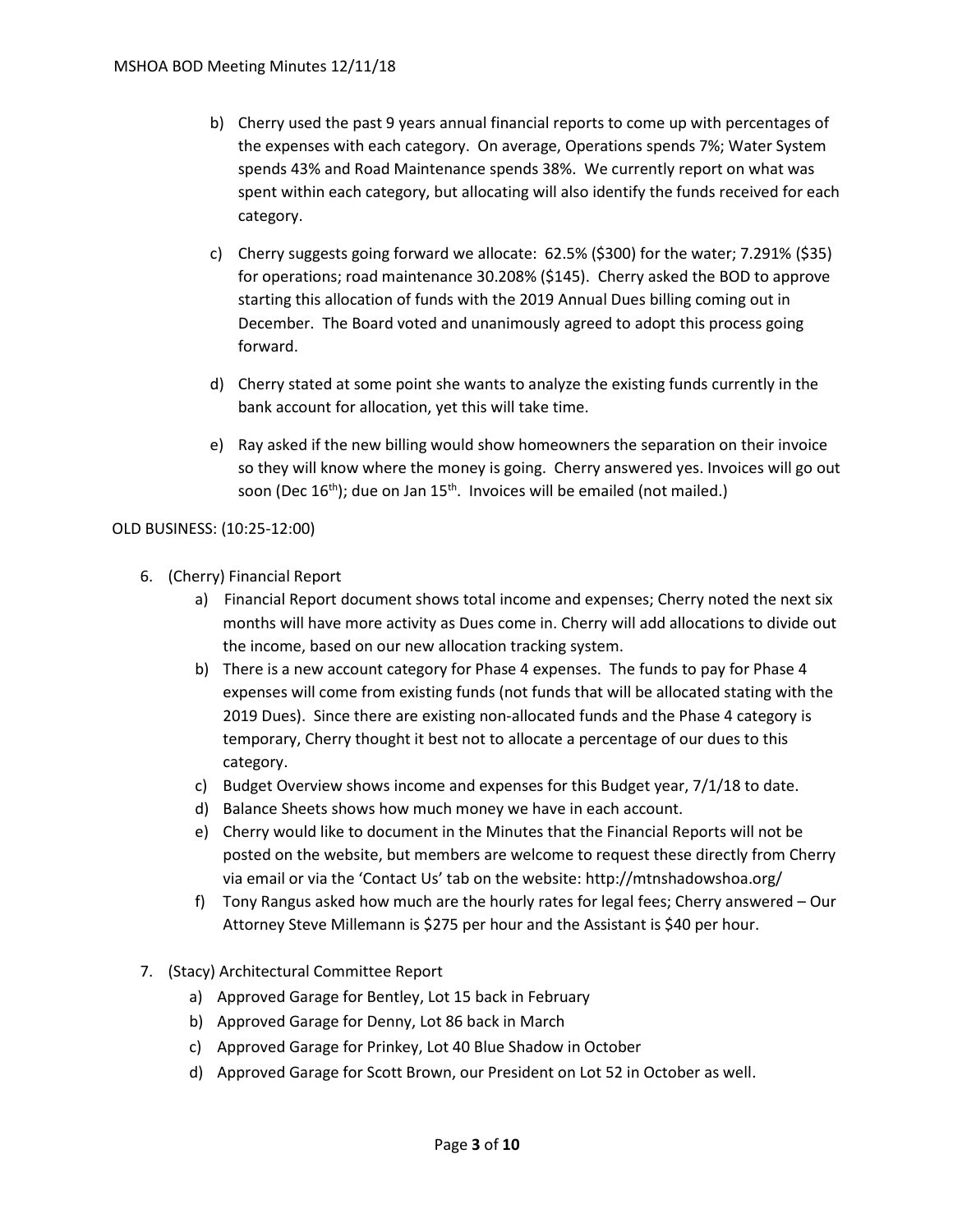- 8. Update on Current Action Items
	- a) Scott will reiterate the water fee structure via 3 venues: mail, email and the website (item 7.1.1 on 2/9/18 BOD meeting minutes). Completed: Water fee structure was mailed during the summer, addressed at the Annual Meeting and was placed on the website.
	- b) Scott to purchase signs that identify the number to call if the red light is on and have the signs installed under each Booster Station's red light (original item 8.2 on 2/9/18 BOD meeting minutes and cost approved at 3/26/18 BOD meeting item 8.3.1) Completed: System works fairly well. Ellen would like to remind homeowners to call and not presume others have called. Scott recommends Cherry put a blurb on the invoices about the importance and process of using the number when the red light is on.
	- c) Cherry will meet with the Water Committee to discuss a communication process (Bob's questions, item 3 under Water related questions within the 2/9/18 BOD meeting minutes). Cherry said the Water System Advisory Committee and Volunteers are working the process now and it's working fairly smoothly. Currently submissions come in via a Recommendation to Cherry, Cherry will ask clarifying questions (if necessary), send to the Board for review and approval. If approved, she creates a Job in QuickBooks and tracks until completion. Cherry would like to keep this Action Item on the agenda as she still needs to document the process in its entirety.
		- 1) ACTION ITEM: Document a Recommendation Process for non-emergency Jobs (Bob's questions, item 3 under Water related questions within the 2/9/18 BOD Meeting Minutes).
	- d) Scott will report out on: Jim will clarify with Larry to resolve (this is regarding the cable across the access road to the wells) and Jim will ask Larry for the easement documentation (item 3.1.1 on 2/9/18 BOD meeting minutes). Completed: Jim Simple checked; cable was not locked so we have access as per easement.
	- e) Scott will report out on: Jim will obtain a copy of the legal easement for the 5 acres the wells are on (item 3.1.2 on 2/9/18 BOD meeting minutes). Completed: Steering Committee is doing the follow up on this easement. Stacy mentioned the Quit Claim deed that was not recorded shows the two .23 acre (not the entire 5 acres.)
	- f) Scott will report out on: Jim will locate a copy of the legal easement from the wells to the start of Mountain Shadows property (Bob's question, item 4 on 2/9/18 BOD meeting minutes). Completed: (Bortles Reciprocal Easement signed 10/1/1998, recorded 1/22/1999, Instrument #171802). The Steering Committee is doing a follow up on this easement.
	- g) Scott will obtain a copy of the document that transfers ownership of the real and personal property of the water system to MSHOA (Bob's question, item 6 on 2/9/18 BOD meeting minutes). Completed: Steering Committee is working through this agenda item.
	- h) Thor and/or Bob will bring estimates to the next BOD meeting for the Well Primary Power Improvement Recommendation from the Water Committee. BOD to review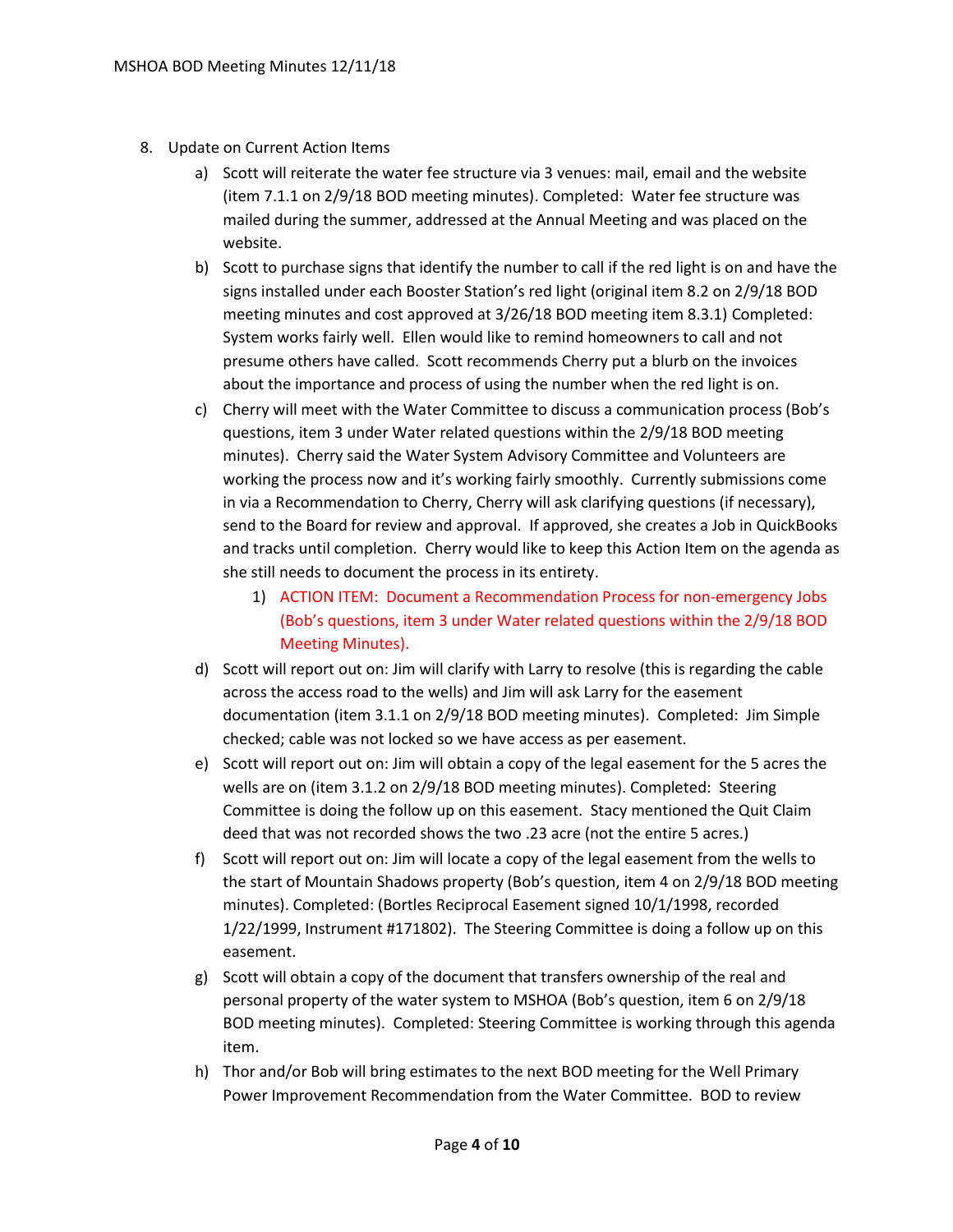estimates and any new information regarding the potential sale of phase 4/5 to help determine if we're at the point for the Board to vote on this recommendation (item 3.1.1 on 3/26/18 BOD meeting minutes).

- 1) Thor said this is in regard to the Rotary Phase Converter (RPC). This weekend a 40-amp fuse blew on the RPC and was replaced. This reinforces the need to act on improving the Well's Primary Power.
- 2) There was much conversation about making improvements from replacing the entire Primary Power system to a phased-in approach.
- 3) It was agreed there were 2 actions to be taken.
	- 3.1 ACTION ITEM: Cherry to open an Emergency Job in QuickBooks to pull the pumps and have them serviced, Ray will be the Lead. As far as anyone can tell, the pumps have never been serviced. George Simpson recommends pulling/servicing every 2 years. The Board would like to get a recommendation from the company that pulls/services our pumps regarding this type of maintenance so we can determine how often the pumps should be pulled/serviced. Thor will obtain estimates. The Board unanimously approved \$5000 for the pumps to be pulled and serviced.
	- 4.1 ACTION ITEM: Create a team to work on the potential replacement of the RPC with Variable Frequency Devices (VFDs) and the installation of an emergency backup. Members who were at the Meeting volunteered are Ray and Ralph VP; and Board Directors, Cherry and Thor. It was suggested to invite Bob S, Bob H and Joe H. Team will meet soon after the new year to review options and make recommendations, including a budget, to the Board for the improvements.
- i) (Cherry) Regarding the Preventative Maintenance (PM) Recommendation from the Water Committee - Cherry will attend the next Water Committee Meeting and work with the Committee regarding merging the Water Committee's PM schedule with George Simpson's PM schedule; collectively determine what functions the volunteers will perform and what functions will be hired out. Once this is completed Cherry and the Water Committee (or representative) will present the final PM schedule back to the Board to be voted on. (item 3.4.1 on the 3/26/18 BOD meeting minutes).
	- 1) Cherry referred to the PM Schedule document that Bob Seal prepared and submitted within the most recent Water System Advisory Committee Meeting. Due to the conversations regarding the Well Primary Power Improvements, Cherry wants to add to the PM Schedule, to pull and inspect the well pumps and rebuild, if necessary, on a regularly scheduled time frame, to be determined when the pumps are pulled/serviced.
	- 2) The idea is with this PM Schedule, Volunteers can identify tasks for their ability and interest, and remaining tasks will be hired out. Cherry recommends the Board approves the MSHOA Water System Preventative Maintenance Plan which include the pumps be pulled and inspected/serviced. BOD voted and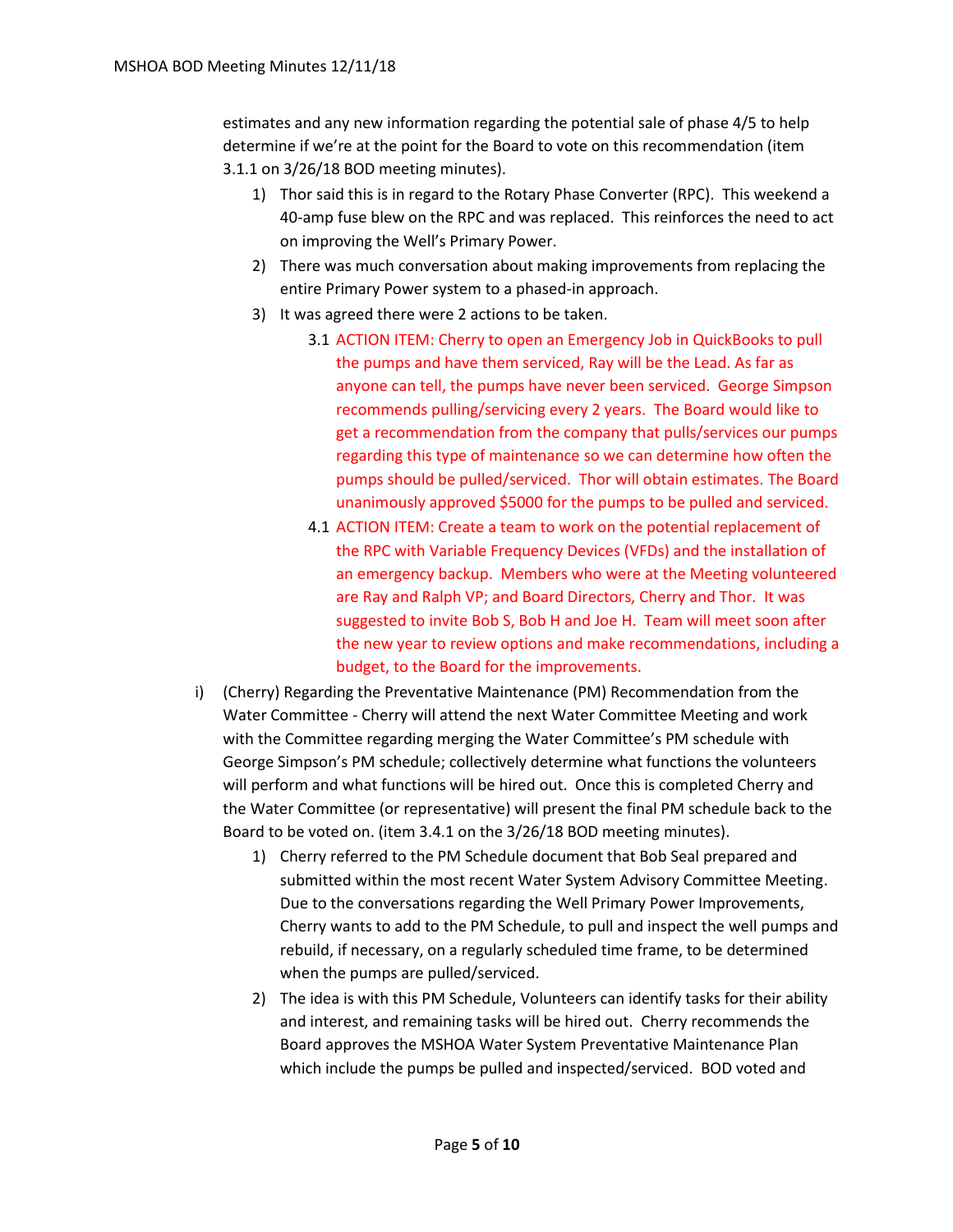unanimously approved the MSHOA Water System Preventative Maintenance Plan.

- j) Scott to facilitate a conversation with the BOD to discuss and document a process that addresses how a member can submit a request to revise the CC&Rs. (item 9.1 on the 3/26/18 BOD meeting minutes). Completed: Scott said to use the 'Contact Us' form on the website for these types of requests. When these requests are received, the Board will assess the level of importance since changing the CC&R's requires 2/3 vote of homeowners.
- k) Cherry to create a Job in Quickbooks regarding BS2 WirePull for Transmitter. (Item on 5/1/18 BOD Meeting notes.) Completed: Cherry opened a Job in QuickBooks 5/7/18, work was completed and Job was closed 7/30/18.
- l) Cherry will work with Water Committee to adjust the wording on the Water Committee Purpose Statement. Once agreed upon, it will be posted on website. (Item 6.1 on 5/1/18 BOD Meeting notes.) Completed: The Water System Advisory Purpose Statement was posted to the website in May 2018.
- m) Cherry will open and close Jobs in Quickbooks for the shut-off valve on Lot 54 and the meter installation at Lot 44. (Item 8.1 on 5/1/18 BOD Meeting notes.) Completed: Cherry opened a Job in QuickBooks in May 2018, work was completed and Job was closed in June 2018.
- n) Scott will remove the faded sign near entrance to subdivision. Complete: Ralph VP will remove the old sign from the old post and take the new sign and put it on the old post.

#### PUBLIC COMMENT

Members wishing to comment on any agenda items may sign up at the meeting. Each speaker will be allotted 5 minutes for their comments.

- 9) Thor asked for clarification of the ACC process for obtaining approval, specifically why does the packet need to be mailed? Stacy clarified the reason for mailing the ACC packet is to document the date the items were received. The ACC has 10 days to respond regarding the completeness of the packet. Once the ACC receives a complete packet, the ACC has 30 days to review and respond with an approval or denial. U.S. mail is being used to be able to document the date the packet was submitted/received. According to the CCR's if the homeowner doesn't hear back after 30 days from complete submission, they can assume it was approved.
- 10) Ralph VP asked if we have a cap on the spending of legal fees related to Phase 4 sale. Ellen said we are capping funds as we go. It is not unlimited. We are approving as we go only for those items that need legal review.

MEETING ADJOURNED at 12:10 PM.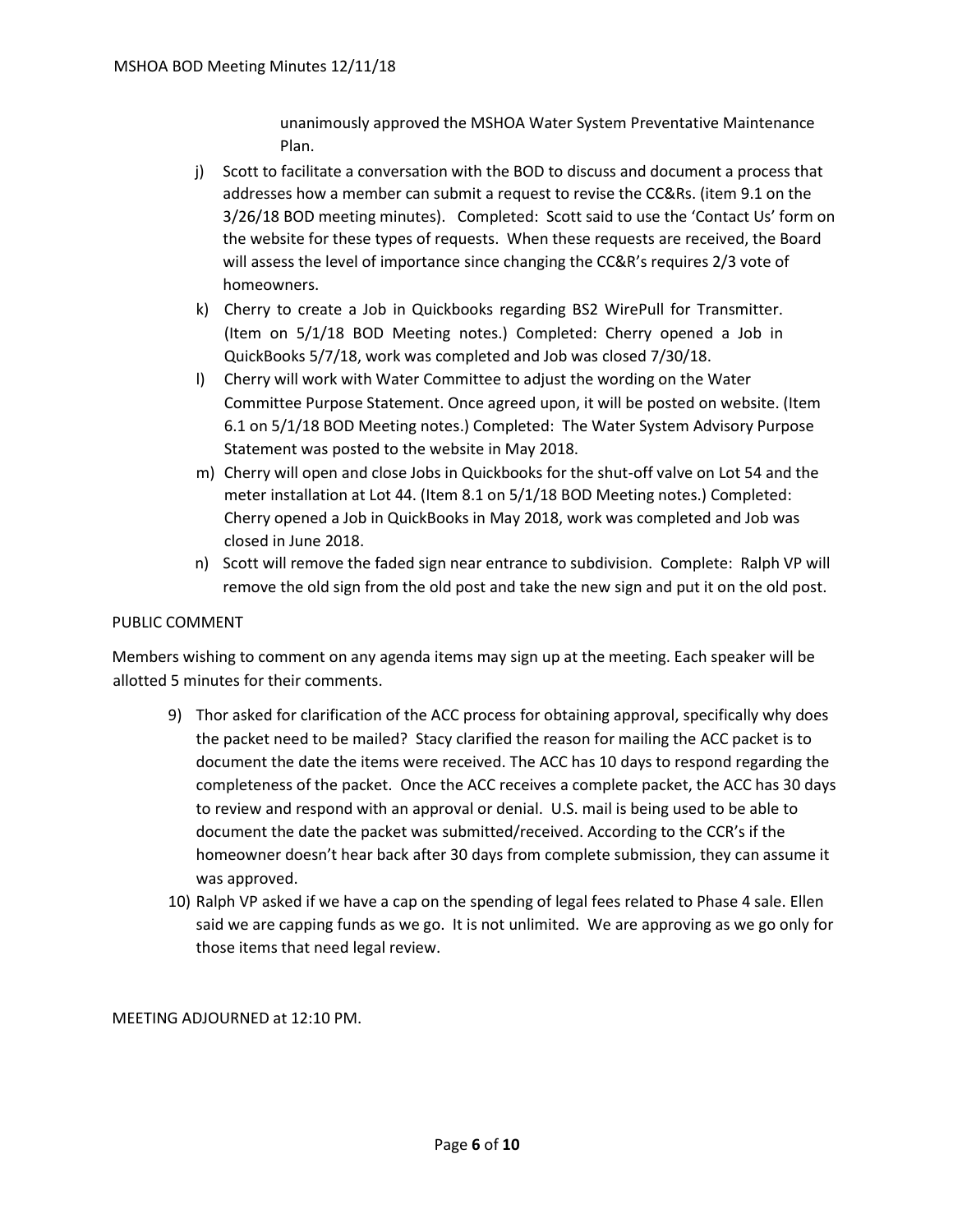|                |                                               |           | May 1, 2018 to December 11, 2018<br>Mountain Shadows HOA<br>MSHOA Job Status                  |                   |                 |
|----------------|-----------------------------------------------|-----------|-----------------------------------------------------------------------------------------------|-------------------|-----------------|
|                | Customer                                      | Rep       | Job Status<br>Note                                                                            | <b>Start Date</b> | <b>End Date</b> |
|                | MSHOA-Internal:\$100 PRE-APPROVED ACCT        | కి        | PURPOSE OF JOB: To purchase relays and other type of LOW DOLLAR com In progress               | 05/14/2018        |                 |
| $\mathbf 2$    | MSHOA-Internal:A2018-BS1 Generator            | ≵         | Closed<br>SOW: 1) Repair generator. 2) Install a new 12 volt battery. 3) Set generator a      | 03/26/2018        | 08/23/2018      |
| ø              | MSHOA-Internal:A2018-BS2 Generator            | ≵         | Closed<br>SOW: 1) Venfy generator is operating properly & cycling automatically. 2) Ven       | 03/26/2018        | 08/23/2018      |
| ₩              | VISHOA-Internal:A2018-BS2 LowWaterShutOff     | 롦         | Closed<br>SOW: Remove the pressure driven low water shut off and replace with radio re        | 03/26/2018        | 05/21/2018      |
| 5              | MSHOA-Internal:A2018-BS2 WirePull             | έ         | Closed<br>SOW: Electrician to 'pull' one additional wire through the 250-300 feet of condu    | 05/07/2018        | 07/30/2018      |
| 6              | MSHOA-Internal:A2018-BS2, Pump2               | RV-       | Closed<br>SOW: Booster Station #2, Pump #2 has a slowleak. Replace the seal with a!           | 08/19/2018        | 09/10/2018      |
| N              | MSHOA-Internal:A2018-BS2,NoisyPump            | e<br>R    | Closed<br>SOW: One of the pumps in BS2 is making loud noises that could indicate either       | 05/25/2018        | 05/26/2018      |
| 8              | MSHOA-Internal:A2018-BS3 Generator            | RV-       | SOW: 1) Clean out generator area to avoid fire danger. 2) Repair generator (a In progress     | 03/26/2018        |                 |
| ø              | MSHOA-Internal:A2018-BS3 LowWaterShutOff      | 훎         | Closed<br>SOW: 1) Install circuitry to couple low water fill valve with control system to ser | 03/26/2018        | 05/18/2018      |
| ₽              | MSHOA-Internal:A2018-MAPPING                  | Šβ        | In progress<br>PURPOSE OF JOB: Document the distribution system mapping in phases 1 &         | 03/26/2018        |                 |
|                | MSHOA - Internal:A2018-Meter Reading          | Šβ        | In progress<br>OF JOB: To periodically read the vater meters and these numbers<br>PURPOSE     | 05/09/2018        |                 |
| 으              | MSHOA - Internal:A2018-Meter, Lot 44          | 5         | Closed<br>SOW: Install new meter at Lot 44                                                    | 05/01/2018        | 06/21/2018      |
| ≌              | MSHOA-Internal:A2018-Meter,Lot 68             | တ္တ       | Closed<br>SOW: Install meter at Lot 68                                                        | 08/01/2018        | 08/14/2018      |
| ⋣              | MSHOA-Internal:A2018-Meter,Lot 86             | စ္စ       | Closed<br>SOW: Install meter at Lot 86                                                        | 08/01/2018        | 08/14/2018      |
| بية            | Lot 37<br>MSHOA - Internal:A2018-MeterRepair, | ģ         | Closed<br>SOW: Currently, at Lot 37, there is a broken meter and a duplicate meter in se      | 06/19/2018        | 08/15/2018      |
| ڥ              | MSHOA-Internal:A2018-PM                       | ξ         | PURPOSE OF JOB: Track and document all scheduled Preventative Maintena In progress            | 06/01/2018        |                 |
| ₽              | MSHOA-Internal:A2018-ValveLeak, Lot 54        | e<br>≫    | Closed<br>SOW: Repair shut off valve with a rebuild kit                                       | 05/01/2018        | 15/04/2018      |
| ≌              | 38<br>MSHOA - Internal:A2018-WaterDel, Lot    | e<br>≫    | Closed<br>SOW Dig out and replace meter pit. Toff underground water piping so Lot 38          | 09/10/2018        | 10/17/2018      |
| ë              | MSHOA-Internal:A2018-WH1&2 Flow Meters        | 롦         | Closed<br>SOW: Clean flowmeters for both Well House's 1 &                                     | 05/07/2018        | 05/11/2018      |
| 20             | Meters-1<br>MSHOA-Internal:A2018-WH182 Flow   | ₿<br>R∨   | Closed<br>SOW: Flow meters for WH1 & WH2 are not consistantly working property. Cle           | 05/30/2018        | 05/15/2018      |
| N              | <b>VALVE</b><br>MSHOA-Internal:A2018-WH2 GATE | ģ         | Closed<br>SOW: The gate valve in Well House #2 is cracked. Need to purchase and repl          | 02/23/2018        | 05/09/2018      |
| R              | MSHOA - Internal:ADDITIONAL WATER SYS ACTI    | ξ         | PURPOSE OF JOB: To capture any MINOR non-PM and non-job specific wate in progress             | 05/01/2018        |                 |
| Z              | MSHOA-Internal:E2018-BS1/BS2 Telemetry        | ≵         | SOW: The red light at BS2 is turning on intermittently. Trouble shoot to identify In progress | 06/03/2018        |                 |
| $\mathbb{Z}^4$ | MSHOA-Internal:E2018-BS2 Pump 1               | e<br>S    | Closed<br>SOW: 7/19/18 Received an email via the emergency number. Pump 1 at BS2 i            | 07/19/2018        | 8/18/2018       |
| 25             | MSHOA-Internal:E2018-BS3 VFD Fault            | 盖         | Closed<br>SOW One of the VFD's at BS3 has faulted and is not working. Repair VFD.             | 1/18/2018         | 11/26/2018      |
| 26             | MSHOA-Internal:E2018-Leak, PRV2-3             | ₹,        | Closed<br>SOW: Reported that manhole near Lot 30 is filled with water. Pump out manhy         | 05/14/2018        | 05/23/2018      |
| 27             | MSHOA-Internal:E2018-Leak2, PRV2-3            | ≵         | Closed<br>SOW: Reported that manhole near Lot 30 is filled with water. Pump out manh          | 08/29/2018        | 08/29/2018      |
| 28             | MSHOA - Internal:E 2018-PRV2-1/2 (PRV-5)      | <b>RV</b> | Closed<br>SOW - Manhole between Lots 35 & 36 has been reported as leaking. Identify k         | 11/20/2018        | 11/28/2018      |
| ని             | MSHOA-Internal:E2018-RotaryPhaseConverterFai  | ₹,        | SOW: Rotary Phase Converter Failure. Identify failure, fix and validate Rotary I In progress  | 2/09/2018         |                 |
|                | MSHOA - Internal:E 2018-Valve Leak, Lot 60    | ₿         | Closed<br>SOW: Valve leak causing geyser. I dentify cause and repair.                         | 03/06/2018        | 05/09/2018      |
|                |                                               |           |                                                                                               |                   |                 |

Page 1 of 1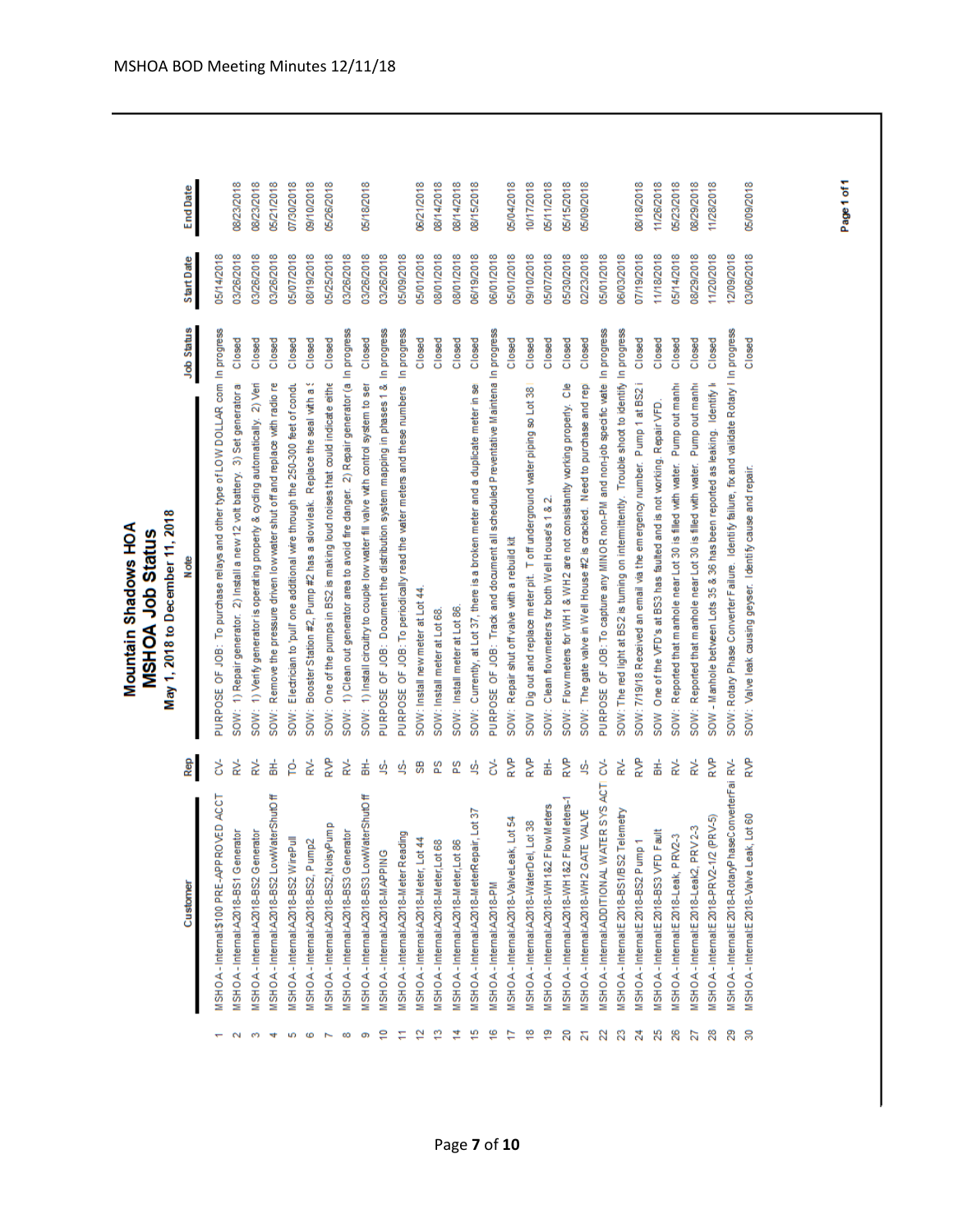|                                                                                    |                          | <b>Mountain Shadows HOA</b><br><b>Volunteer Time by Job Detail</b>       |                                     |                 |
|------------------------------------------------------------------------------------|--------------------------|--------------------------------------------------------------------------|-------------------------------------|-----------------|
|                                                                                    |                          | May 1, 2018 through December 11, 2018                                    |                                     |                 |
|                                                                                    | Da te                    | <b>Name</b>                                                              | <b>Billing Status</b>               | <b>Duration</b> |
| MSHOA - Internal A2018-BS1 Generator<br>WTR SYS - 1 HR-VOLUNTEE R-LBR              |                          |                                                                          |                                     |                 |
| Total WTR SYS - 1 HR-VOLUNTEER-LBR                                                 | 08/20/2018               | Ray VanCour - Volunteer                                                  | Not Billable                        |                 |
| Total MSHOA - Internal:A2018-BS1 Generator<br>MSHOA - Internal A2018-BS2 Generator |                          |                                                                          |                                     |                 |
| WTR SYS - 1 HR-VOLUNTEER-LBR                                                       |                          |                                                                          |                                     |                 |
|                                                                                    | 08/20/2018               | Ray VanCour - Volunteer                                                  | Not Billable                        |                 |
| Total WTR SYS - 1 HR-VOLUNTEER-LBR<br>Total MSHOA - Internal:A2018-BS2 Generator   |                          |                                                                          |                                     |                 |
| MSHOA - Internal :A2018-BS2 Low WaterShutOff                                       |                          |                                                                          |                                     |                 |
| WTR SYS - 1 HR-VOLUNTEE R-LBR                                                      |                          |                                                                          |                                     |                 |
| Total WTR SYS - 1 HR-VOLUNTEER-LBR                                                 | 05/14/2018               | Bob Hammond - Volunteer                                                  | <b>Not Billable</b>                 |                 |
| Total MSHOA - Internal:A2018-BS2 LowWaterShutOff                                   |                          |                                                                          |                                     |                 |
| MSHOA - Internal A2018-BS2 WirePull                                                |                          |                                                                          |                                     |                 |
| WTR SYS-1 HR-VOLUNTEER-LBR                                                         | 06/04/2018               | Bob Hammond - Volunteer                                                  | Not Billable                        |                 |
|                                                                                    | 07/19/2018               | Bob Hammond - Volunteer                                                  | <b>Not Billable</b>                 |                 |
|                                                                                    | 07/20/2018               | Bob Hammond - Volunteer                                                  | Not Billable                        |                 |
|                                                                                    | 07/22/2018               | Bob Hammond - Volunteer                                                  | <b>Not Billable</b>                 |                 |
|                                                                                    | 07/22/2018<br>07/26/2018 | Ralph Van Paepeghem - Volunteer<br>Bob Hammond - Volunteer               | <b>Not Billable</b><br>Not Billable |                 |
|                                                                                    | 07/26/2018               | Thar Oden - Valunteer                                                    | Not Billable                        |                 |
| Total WTR SYS - 1 HR-VOLUNTEER-LBR                                                 |                          |                                                                          |                                     |                 |
| Total MSHOA - Internal:A2018-BS2 WirePull<br>MSHOA - Internal:A2018-BS2, Pump2     |                          |                                                                          |                                     |                 |
| WTR SYS-1 HR-VOLUNTEER-LBR                                                         |                          |                                                                          |                                     |                 |
| Total WTR SYS - 1 HR-VOLUNTEER-LBR                                                 | 08/17/2018               | Ray VanCour - Volunteer                                                  | <b>Not Billable</b>                 |                 |
| Total MSHOA - Internal:A2018-BS2, Pump2                                            |                          |                                                                          |                                     |                 |
| MSHOA - Internal :A2018-BS2, NolsyPump                                             |                          |                                                                          |                                     |                 |
| WTR SYS-1 HR-VOLUNTEER-LBR                                                         | 05/25/2018               | Ralph Van Paepeghem - Volunteer                                          | Not Billable                        |                 |
|                                                                                    | 05/25/2018               | Ray VanCour - Volunteer                                                  | Not Billable                        |                 |
|                                                                                    | 05/25/2018               | Joe Hofstra - Volunteer                                                  | <b>Not Billable</b>                 |                 |
| Total WTR SYS - 1 HR-VOLUNTEER-LBR                                                 | 05/26/2018               | Ralph Van Paepeghem - Volunteer                                          | <b>Not Billable</b>                 |                 |
| Total MSHOA - Internal:A2018-BS2,NoisyPump                                         |                          |                                                                          |                                     |                 |
| MSHOA - Internal A2018-BS3 Generator                                               |                          |                                                                          |                                     |                 |
| WTR SYS-1 HR-VOLUNTEER-LBR                                                         |                          |                                                                          | Not Billable                        |                 |
|                                                                                    | 08/20/2018<br>08/23/2018 | Ray VanCour - Volunteer<br>Ray VanCour - Volunteer                       | <b>Not Billable</b>                 |                 |
|                                                                                    | 08/24/2018               | Ray VanCour - Volunteer                                                  | <b>Not Billable</b>                 |                 |
| Total WTR SYS - 1 HR-VOLUNTEER-LBR<br>Total MSHOA - Internal:A2018-BS3 Generator   |                          |                                                                          |                                     |                 |
| MSHOA - Internal: A2018-BS3 Low WaterShutOff                                       |                          |                                                                          |                                     |                 |
| WTR SYS - 1 HR-VOLUNTEER-LBR                                                       |                          |                                                                          |                                     |                 |
| Total WTR SYS - 1 HR-VOLUNTEER-LBR                                                 | 05/09/2018               | Bob Hammond - Volunteer                                                  | <b>Not Billable</b>                 |                 |
| Total MSHOA - Internal:A2018-BS3 LowWaterShutOff                                   |                          |                                                                          |                                     |                 |
| MSHOA - Internal :A2018-MAPPING                                                    |                          |                                                                          |                                     |                 |
| WTR SYS-1 HR-VOLUNTEER-LBR                                                         |                          |                                                                          |                                     |                 |
|                                                                                    |                          | 05/01/2018 Bob Hammond - Volunteer<br>05/02/2018 Bob Hammond - Volunteer | Not Billable<br>Not Billable        |                 |
|                                                                                    |                          | 05/02/2018 Ralph Van Paepeghem - Volunteer                               | Not Billable                        |                 |
|                                                                                    |                          | 05/03/2018 Bob Hammond - Volunteer                                       | Not Billable                        |                 |
| Total WTR SYS - 1 HR-VOLUNTEER-LBR                                                 |                          | 05/03/2018 Bob Seal - Volunteer                                          | Not Billable                        |                 |
| Total MSHOA - Internal:A2018-MAPPING                                               |                          |                                                                          |                                     |                 |

Page 1 of 3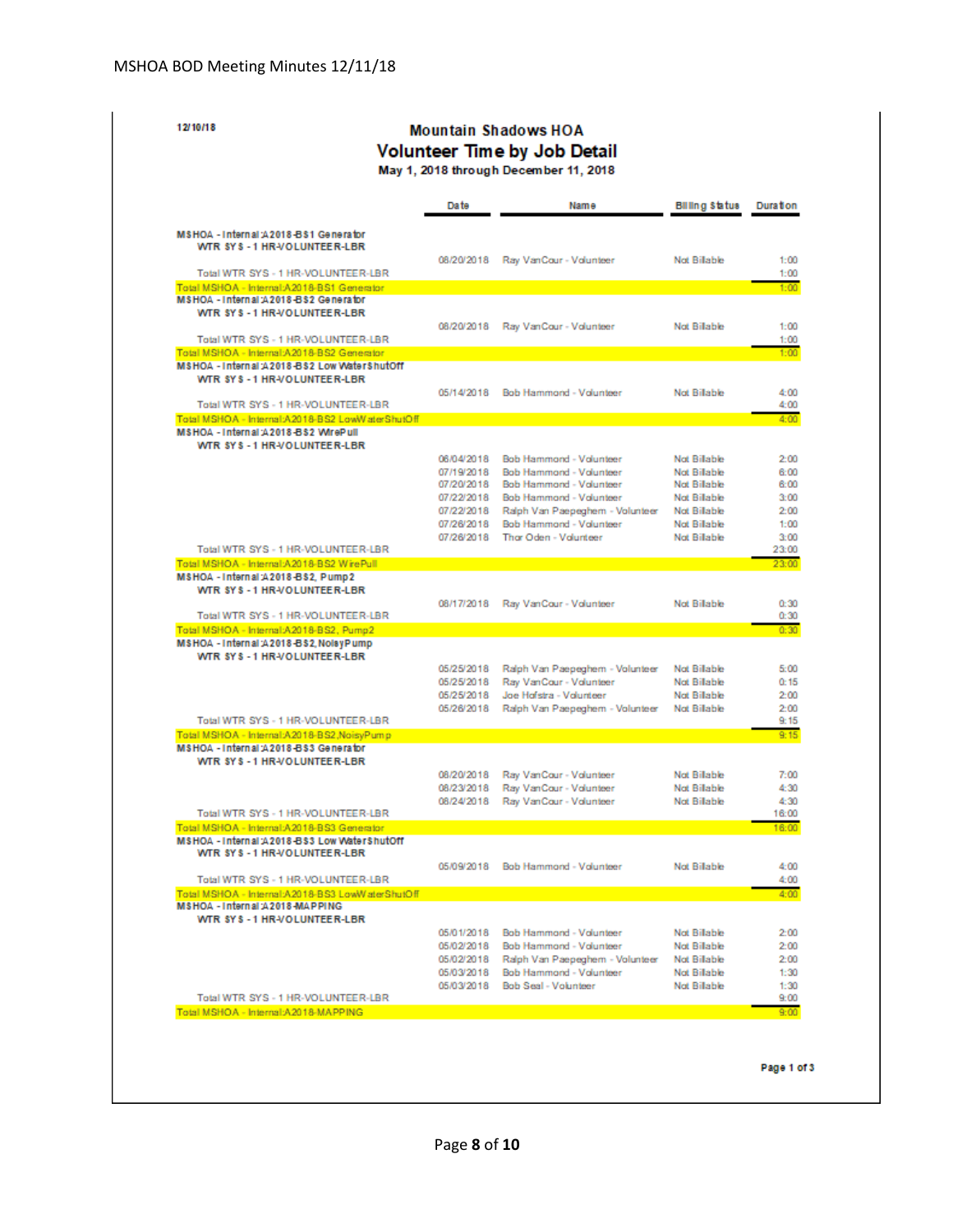12/10/18

#### **Mountain Shadows HOA** Volunteer Time by Job Detail May 1, 2018 through December 11, 2018

|                                                                                                    | Da te                    | <b>Name</b>                                                | Billing Status               | <b>Duration</b> |
|----------------------------------------------------------------------------------------------------|--------------------------|------------------------------------------------------------|------------------------------|-----------------|
| MSHOA - Internal A2018-Meter Reading<br>WTR SYS-1 HR-VOLUNTEER-LBR                                 |                          |                                                            |                              |                 |
|                                                                                                    | 05/09/2018               | Ray VanCour - Volunteer                                    | <b>Not Billable</b>          | 4:30            |
|                                                                                                    | 05/09/2018               | Jim Sipple - Volunteer                                     | <b>Not Billable</b>          | 4:30            |
|                                                                                                    | 06/13/2018<br>06/13/2018 | Ray VanCour - Volunteer<br>Jim Sipple - Volunteer          | Not Billable<br>Not Billable | 5:00<br>5:00    |
|                                                                                                    | 07/18/2018               | Jim Sipple - Volunteer                                     | <b>Not Billable</b>          | 3:00            |
|                                                                                                    | 07/18/2018               | Ray VanCour - Volunteer                                    | <b>Not Billable</b>          | 3:00            |
| Total WTR SYS - 1 HR-VOLUNTEER-LBR                                                                 |                          |                                                            |                              | 25:00           |
| Total MSHOA - Internal:A2018-Meter Reading                                                         |                          |                                                            |                              | 25:00           |
| MSHOA - Internal :A2018-Meter Repair, Lot 37<br>WTR SYS-1 HR-VOLUNTEER-LBR                         |                          |                                                            |                              |                 |
|                                                                                                    | 07/22/2018               | Jim Sipple - Volunteer                                     | <b>Not Billable</b>          | 2:30            |
|                                                                                                    | 08/15/2018               | Jim Sipple - Volunteer                                     | <b>Not Billable</b>          | 3:30            |
|                                                                                                    | 08/15/2018               | Ralph Van Paepeghem - Volunteer                            | <b>Not Billable</b>          | 3:30            |
| Total WTR SYS - 1 HR-VOLUNTEER-LBR                                                                 |                          |                                                            |                              | 9:30            |
| Total MSHOA - Internal:A2018-MeterRepair, Lot 37<br>MSHOA - Internal :A2018 -PM                    |                          |                                                            |                              | 9:30            |
| WTR SYS-1 HR-VOLUNTEER-LBR                                                                         |                          |                                                            |                              |                 |
|                                                                                                    | 06/04/2018               | <b>Bob Seal - Volunteer</b>                                | <b>Not Billable</b>          | 2:00            |
|                                                                                                    | 06/04/2018               | Ralph Van Paepeghem - Volunteer                            | <b>Not Billable</b>          | 2:00            |
| Total WTR SYS - 1 HR-VOLUNTEER-LBR                                                                 |                          |                                                            |                              | 4:00            |
| Total MSHOA - Internal:A2018-PM<br>MSHOA - Internal:A2018-WaterDel. Lot 38                         |                          |                                                            |                              | 4:00            |
| WTR SYS-1 HR-VOLUNTEER-LBR                                                                         |                          |                                                            |                              |                 |
|                                                                                                    | 10/20/2018               | Ralph Van Paepeghem - Volunteer                            | <b>Not Billable</b>          | 3:00            |
| Total WTR SYS - 1 HR-VOLUNTEER-LBR                                                                 |                          |                                                            |                              | 3:00            |
| No Item assigned                                                                                   |                          |                                                            |                              |                 |
| Total No item assigned                                                                             | 10/20/2018               | Bob Hammond - Volunteer                                    | <b>Not Billable</b>          | 3:00<br>3:00    |
| Total MSHOA - Internal:A2018-WaterDel, Lot 38                                                      |                          |                                                            |                              | 6:00            |
| MSHOA - Internal :A2018-WH1&2 Flow Meters                                                          |                          |                                                            |                              |                 |
| WTR SYS-1 HR-VOLUNTEER-LBR                                                                         |                          |                                                            |                              |                 |
| Total WTR SYS - 1 HR-VOLUNTEER-LBR                                                                 | 05/09/2018               | Ralph Van Paepeghem - Volunteer                            | <b>Not Billable</b>          | 2:30            |
| Total MSHOA - Internal:A2018-WH1&2 Flow Meters                                                     |                          |                                                            |                              | 2:30<br>2:30    |
| MSHOA - Internal A2018-WH2 GATE VALVE                                                              |                          |                                                            |                              |                 |
| WTR SYS-1 HR-VOLUNTEER-LBR                                                                         |                          |                                                            |                              |                 |
|                                                                                                    | 05/09/2018               | Ralph Van Paepeghem - Volunteer                            | <b>Not Billable</b>          | 2:30            |
| Total WTR SYS - 1 HR-VOLUNTEER-LBR                                                                 |                          |                                                            |                              | 2:30            |
| No Item assigned                                                                                   | 05/09/2018               | Bob Hammond - Volunteer                                    | <b>Not Billable</b>          | 1:30            |
| Total No item assigned                                                                             |                          |                                                            |                              | 1:30            |
| Total MSHOA - Internal:A2018-WH2 GATE VALVE                                                        |                          |                                                            |                              | 4:00            |
| <b>MSHOA - Internal ADDITIONAL WATER SYS ACTIVITIES</b>                                            |                          |                                                            |                              |                 |
| WTR SYS - 1 HR-VOLUNTEE R-LBR                                                                      |                          |                                                            | <b>Not Billable</b>          | 8:00            |
|                                                                                                    | 05/04/2018<br>05/04/2018 | Ralph Van Paepeghem - Volunteer<br>Joe Hofstra - Volunteer | <b>Not Billable</b>          | 3:00            |
|                                                                                                    | 05/04/2018               | Bob Hammond - Volunteer                                    | <b>Not Billable</b>          | 8:00            |
|                                                                                                    | 05/07/2018               | Bob Hammond - Volunteer                                    | Not Billable                 | 8:00            |
|                                                                                                    | 05/08/2018               | Bob Hammond - Volunteer                                    | <b>Not Billable</b>          | 8:00            |
| Total WTR SYS - 1 HR-VOLUNTEER-LBR                                                                 |                          |                                                            |                              | 35:00           |
| Total MSHOA - Internal:ADDITIONAL WATER SYS ACTIVITIES<br>MSHOA - Internal £2018-BS1/BS2 Telemetry |                          |                                                            |                              | 35:00           |
| WTR SYS - 1 HR-VOLUNTEE R-LBR                                                                      |                          |                                                            |                              |                 |
|                                                                                                    | 06/11/2018               | Bob Hammond - Volunteer                                    | <b>Not Billable</b>          | 4:00            |
|                                                                                                    | 06/11/2018               | Ray VanCour - Volunteer                                    | <b>Not Billable</b>          | 4:00            |
|                                                                                                    | 06/12/2018<br>06/12/2018 | Ray VanCour - Volunteer                                    | <b>Not Billable</b>          | 3:00<br>3:00    |
| Total WTR SYS - 1 HR-VOLUNTEER-LBR                                                                 |                          | Bob Hammond - Volunteer                                    | <b>Not Billable</b>          | 14:00           |
| Fotel MRH凸 & J. Internal E.2018.B.R.1.IR R.2. Talamatr                                             |                          |                                                            |                              |                 |

Page 2 of 3